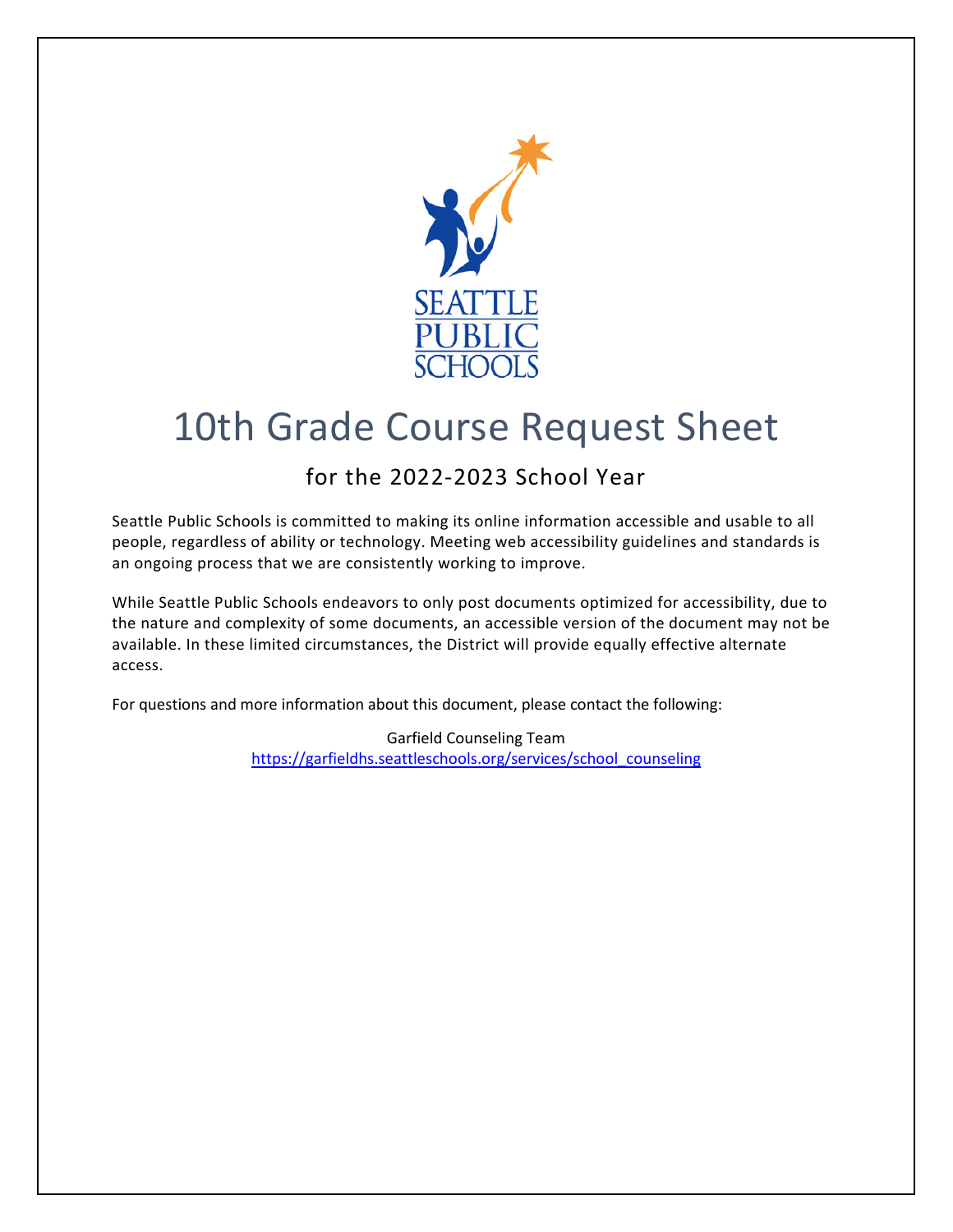### Garfield High School

## 10th GRADE COURSE REQUEST SHEET 2022-23

| <b>Student Name</b>   |       | <b>Student ID</b>                     |  |  |
|-----------------------|-------|---------------------------------------|--|--|
| <b>Current School</b> | Grade | <b>Projected Graduation Year 2025</b> |  |  |

Review descriptions and requirements: https://garfieldhs.seattleschools.org/resources/school-counseling/class-registration/ Request 6 courses per semester. Request up to 4 alternate electives. Use this work sheet as a guide for online registration.

|   | <b>LANGUAGE ARTS</b>    | Sem1           | Sem <sub>2</sub> |
|---|-------------------------|----------------|------------------|
| Υ | World Lit 10A/B Honors  |                | auto enrollment  |
|   |                         |                |                  |
|   | <b>MATH</b>             | Sem1           | Sem <sub>2</sub> |
| Υ | Algebra 1 A/B           | <b>HMA2684</b> | HMA2686          |
| Y | Geometry A/B            | HMA2692        | <b>HMA2694</b>   |
| Υ | Algebra 2A/B            | HMA2688        | HMA2690          |
| Y | Algebra 2A/B Honors     | <b>HMA2689</b> | HMA2691          |
| Y | Pre-Calculus A/B        | <b>HMA2696</b> | <b>HMA2698</b>   |
| Υ | Pre-Calculus A/B Honors | <b>HMA2697</b> | <b>HMA2699</b>   |
| Y | Calculus A/B            | <b>HMA3322</b> | HMA3323          |
| Y | AP Calculus AB A/B      | HMA1929        | HMA1932          |
| Υ | AP Calculus BC A/B      | <b>HMA1938</b> | HMA1939          |
|   |                         |                |                  |
|   | <b>SCIENCE</b>          | Sem1           | Sem <sub>2</sub> |
| Υ | Biology A/B Honors      | <b>HSC2714</b> | <b>HSC2718</b>   |
| Y | Physics B/Chem B        | <b>HSC2732</b> | <b>HSC2724</b>   |
| Y | Marine Science 1/2      | HSC3033        | HSC3073          |
| Y | Astronomy 1/2           | <b>HSC2379</b> | <b>HSC2380</b>   |
| Y | AP Env Science 1/2      | <b>HSC0451</b> | <b>HSC0452</b>   |

|   | AP Human Geography     |                | <b>HSS2288</b>   |  |
|---|------------------------|----------------|------------------|--|
|   | <b>SOCIAL STUDIES</b>  | Sem1           | Sem <sub>2</sub> |  |
|   | AP Biology 1/2         | HSC3012        | <b>HSC3148</b>   |  |
| Υ | AP Chemistry 1/2       | HSC3011        | <b>HSC1184</b>   |  |
|   | AP Physics C: Mech 1/2 | <b>HSC2400</b> | <b>HSC2401</b>   |  |

| S            | <b>Ethnic Studies</b>       | <b>HSS5277</b> | <b>HSS5277</b>   |  |
|--------------|-----------------------------|----------------|------------------|--|
| $\mathsf{s}$ | Psychology                  | HSS1058        | HSS1058          |  |
|              |                             |                |                  |  |
|              | <b>PHYSICAL ED</b>          | Sem1           | Sem <sub>2</sub> |  |
| S            | <b>Personal Fitness</b>     | <b>HPE2364</b> | <b>HPE2364</b>   |  |
| S            | <b>Weight Training 1</b>    | <b>HPE5526</b> | <b>HPE5526</b>   |  |
| S            | <b>Weight Training 2</b>    | <b>HPE5527</b> | <b>HPE5527</b>   |  |
| $\epsilon$   | <b>ifetime Activities 1</b> | HPF5530        | <b>HPF5530</b>   |  |

| S. | Lifetime Activities 1 | HPE5530        | <b>HPE5530</b> |  |
|----|-----------------------|----------------|----------------|--|
| S. | Swimming 1            | <b>HPE5524</b> | <b>HPE5524</b> |  |
| S. | Swimming 2            | <b>HPE5525</b> | <b>HPE5525</b> |  |
| S. | Team Sports 1         | <b>HPE5522</b> | <b>HPE5522</b> |  |

|   | <b>WORLD LANGUAGE</b>    | Sem1           | Sem <sub>2</sub> |
|---|--------------------------|----------------|------------------|
| Ÿ | French 1A/B              | <b>HWL1273</b> | <b>HWL1274</b>   |
| Υ | French 2A/B              | <b>HWL3522</b> | HWL3523          |
| Υ | French 3A/B              | HWL3526        | <b>HWL3527</b>   |
| Υ | AP French 5A/B           | <b>HWL3534</b> | <b>HWL3535</b>   |
| Y | Japanese 1A/B            | <b>HWL1275</b> | HWL1276          |
| Y | Japanese 2A/B            | HWL3541        | <b>HWL3542</b>   |
| Y | Japanese 3A/B            | <b>HWL3545</b> | <b>HWL3546</b>   |
| Y | AP Japanese 5A/B         | HWL3553        | <b>HWL3554</b>   |
| Y | Spanish 1A/B             | HWL1279        | <b>HWL1280</b>   |
| Y | Spanish 2A/B             | HWL3560        | HWL3561          |
| Y | Spanish 3A/B             | <b>HWL3564</b> | <b>HWL3565</b>   |
| Υ | Spanish Heritage Speaker | <b>HWL3577</b> | <b>HWL3578</b>   |
| Y | Spanish 4A/B             | <b>HWL3566</b> | HWL3567          |
| Υ | AP Spanish 5A/B          | <b>HWL3572</b> | <b>HWL3573</b>   |
|   | <b>HEALTH</b>            | Sem1           | Sem <sub>2</sub> |

|     | 668.IR         | эетт  | semz           |  |
|-----|----------------|-------|----------------|--|
| s l | Family Health* | T7004 | <b>HCT7004</b> |  |
|     |                |       |                |  |

#### OTHER ELECTIVES

| S | Leadership (Government)      | <b>HUE1407</b> | HUE1407        |  |
|---|------------------------------|----------------|----------------|--|
| S | <b>Ethnic Studies</b>        | <b>HSS5082</b> | <b>HSS5082</b> |  |
| S | Psychology                   | <b>HSS1058</b> | <b>HSS1058</b> |  |
|   | <b>College Prep Literacy</b> | <b>HLA2305</b> | <b>HLA2306</b> |  |